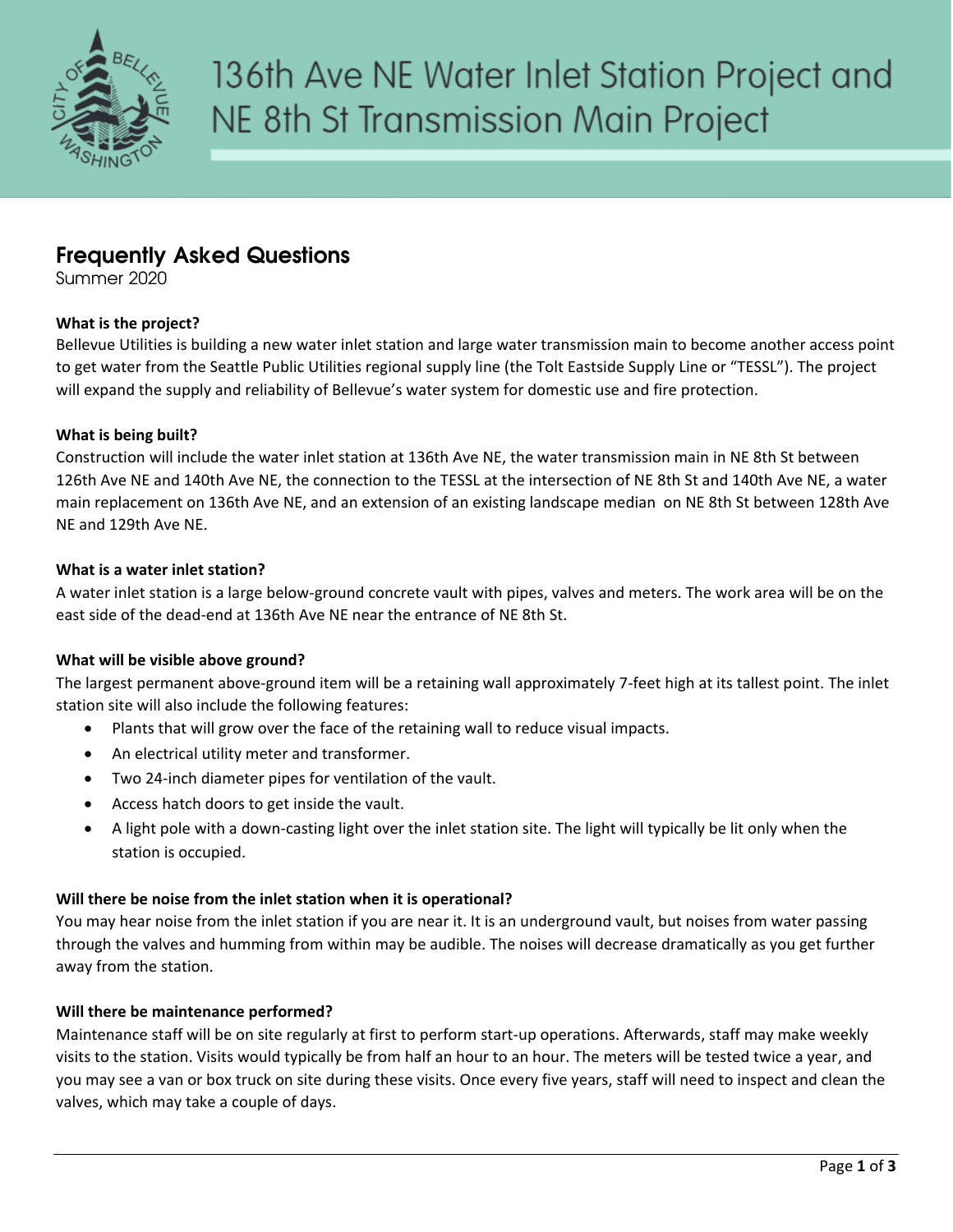# **What is the water transmission main?**

The water transmission main is a 20 to 24-inch diameter ductile iron pipe that will be installed in NE 8th St between 126th Ave NE and 140th Ave NE. It will be connected to the TESSL, then carry water through the new inlet station and then be connected into the City's existing pipe system at 126th Ave NE.

#### **How will the connection to the TESSL be made?**

The water inlet station and water transmission main will connect to the TESSL at the intersection of 140th Ave NE and NE 8th St. It will consist of a concrete vault with valves and piping at the connection point.

#### **What will the water main replacement involve?**

The water main replacement will be on 136th Ave NE from NE 8th St north to the dead end. It will consist of an 8-inch diameter ductile iron pipe, new water services and meters, and a new fire hydrant. The existing 6-inch main will be safely abandoned in place.

#### **What will consist of the landscape median improvements**?

The landscape median between 128th Ave NE and 129th Ave NE will be extended about 27 feet to the east. This will include extending the concrete curb and restoring and planting additional trees and shrubs.

### **What is the construction schedule?**

Construction has begun in June 2020 and is anticipated to last for approximately one year. Normal work hours are 7:30 a.m. to 4:00 p.m.

#### **What can the public expect?**

- **Noise and vibrations.** Crews will install a shoring wall by auguring (drilling) holes and then placing steel columns into the ground to hold back soil during the excavation for the inlet station installation, followed by concrete forming and pouring, and other related work. This work will involve trucks and machinery, could be noisy at times, and vibrations may be felt. All work will be conducted within the permitted limits for noise and vibrations.
- **Temporary access bypass road on 136th Ave NE:** To build the water inlet station, the entrance of 136th Avenue NE will be blocked and used for the work area. A temporary access/bypass road will be created around the work site on 136th and will allow property owners to the north to access to their driveways at all times.
- **Trucks, excavators, and other machinery will regularly occupy work areas to complete work. The active work zone on NE 8th St will move as pipe is installed.**
	- $\circ$  Lane closures can be expected while crews install the transmission main pipe on NE 8th St.
	- o Flaggers will direct two-way traffic around work areas and lane closures during work hours. During nonwork hours, traffic control measures will remain in place.
	- $\circ$  Portable changeable message signs will be placed on each end of NE 8th St, and on 140th Ave NE, to provide advanced warning of the construction work ahead.
	- o Equipment will be staged and stored within the current active work zone.
- **Traffic impacts at the intersection of 140th Ave NE and NE 8th St:** Work in this intersection will connect the new transmission main pipe to the TESSL and will install a new meter vault west of the intersection. This work